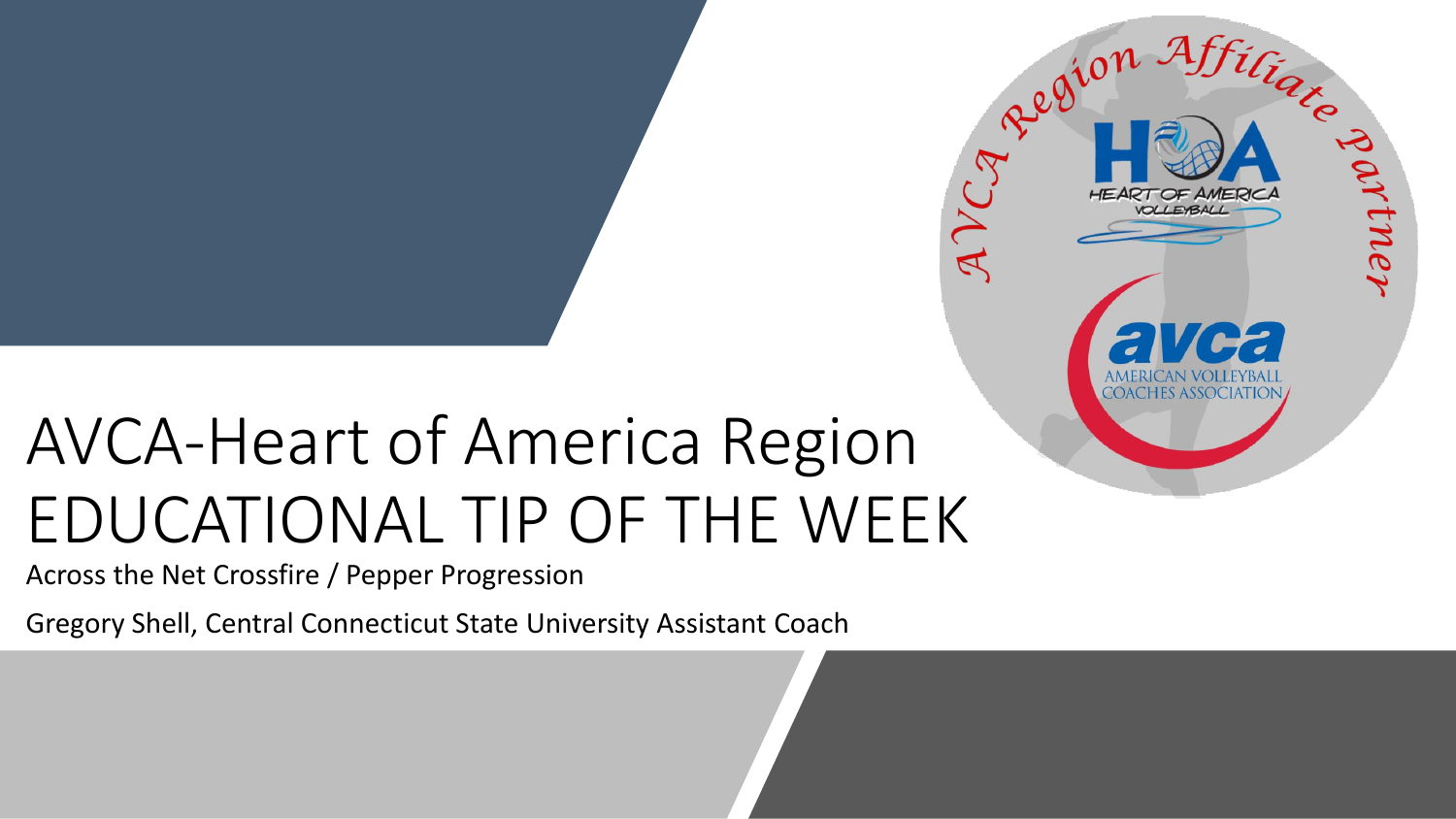## Across the Net Crossfire / Pepper Progression

- Often when teaching hitting mechanics, we spend our time on approach footwork and angles, getting into a good load position, keeping the ball in front of us, and having a correct arm swing. These are all very important components of effective hitting, but we haven't dealt with the most important part yet – the moment of impact and the hand contact on the ball. You can use the following to reinforce a good hand contact and to refine the ability to control the ball. At the same time, your passers are working on reading an arm swing, platform presentation and basic movement.
- Across the Net Crossfire uses two groups, a passing group and a hitting group. Both groups are divided in half, with half of your Hitters (H) in a line coming into zone 1, and the other half in zone 5 on the same side of the net. The Passers (P) are set up the same way on the other side of the net. There is also a target on the passing side (probably with a ball cart to fill) and a feeder on the hitting side with a full ball cart. *See diagram.*
- In the most basic version of this drill, the Hitters in zone 5 are self-tossing and hitting a downball across the net to the Passers in zone 5, while the Hitters in zone 1 are hitting to zone 1. After hitting the downball, the Hitter goes to the end of her own line, or to the end of the other hitting line, however you have decided to structure the drill. The Passer will go to the end of her own line or to the back of the other passing line, as instructed. So as not to stress the target too much, either add extra shaggers for ball management or make sure the hitters alternate, so that more than one pass isn't up in the air at one time.
- To add variety and a little more reality to the drill, the Feeder can toss the balls for the Hitters; now they are focused not only on hand contact and a high contact point, but on moving to the ball and on getting the ball where they want it to go, even if the set they are hitting is not ideal. They are still working crosscourt, so the swings are fairly simple (unless the toss is terrible, when your hitter may have a bit more work to do).
- You can run the same drill but instead of hitting crosscourt, the balls are now hit down the line, so zone 5 hits to zone 1, and zone 1 hits to zone 5. We usually start with a short

self-tossed piece here, before progressing to hitting a tossed ball – there will be some ugly swings if tosses are not accurate, but it certainly reinforces the need to move not only your feet, but also your hitting shoulder, to the ball.

• The last progression, Across the Net Pepper, is set up the same, but you will not need a tosser (after the initial ball is entered) or a target. This can be played as a cooperative two- or three-touch game, or as a competitive two- or three-touch game. The ball is entered on a toss, and goes live immediately. If you are playing three-touch, the first contact is passed up and the partner sets, and the initial passer downballs – as the ball crosses the net, both step off and are re-placed by the next in line. (Note: It re-ally helps if you script crosscourt or line, especially in the cooperative versions.) The ball is played out until it drops, and another is introduced. The two-touch variety is less gamelike, but really focuses on control of the ball, and stresses both the passer and the hitter – the first touch is passed up, and the second must be downballed. There are a variety of ways to score this game, and you can set up the rotation pretty much any way you want – no matter how you set it up, there should be plenty of good passing reps and great opportunities to work on hand contact and armswings in a changing environment.



**Gregory Shell** Central Connecticut State University Assistant Coach